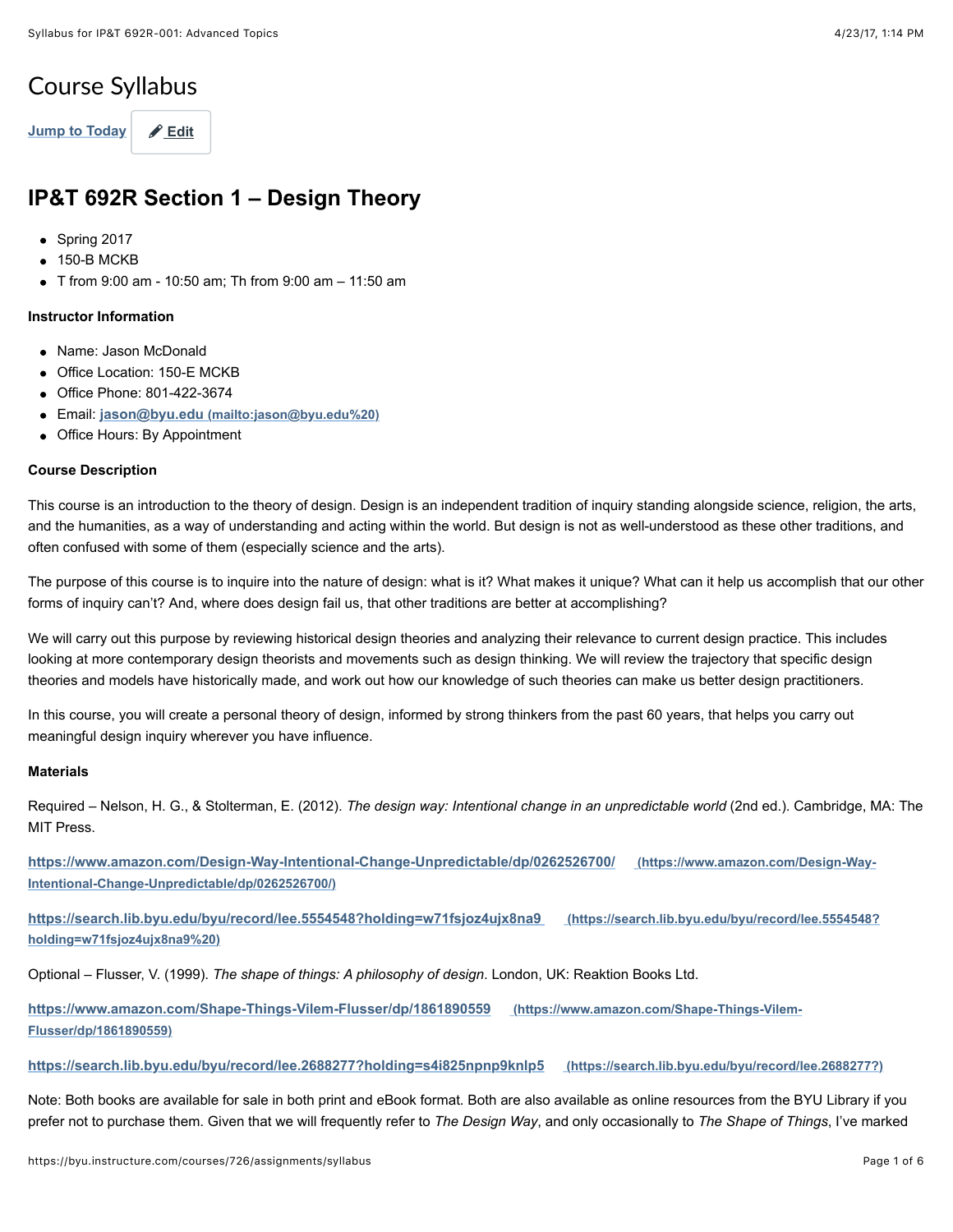the first as a required text while the second is optional (at least to purchase). But I think both are worth adding to your personal library.

A list of additional readings are found below. These readings will be available on our course reserve page through the BYU Library (**[https://reserve.lib.byu.edu/course/12047/ \(https://reserve.lib.byu.edu/course/12047/\)](https://reserve.lib.byu.edu/course/12047/)** ). Reading assignments for a specific day are listed in the course calendar.

- Banathy, B. H. (1996). *Designing social systems in a changing world*. New York, NY: Spring Science+Business Media. (Chapter 2, pp. 11- 47)
- Bayazit, N. (2004). Investigating design: A review of forty years of design research. *Design Issues, 20*(1), 16-29.
- Belland, J. C. (1991). Developing connoisseurship in educational technology. In D. Hlynka & J. C. Belland (Eds.), *Paradigms regained: The uses of illuminative, semiotic and post-modern criticism as modes of inquiry in educational technology* (pp. 23-35). Englewood Cliffs, NJ: Educational Technology Publications.
- Brown, T. (2008). Design thinking. *Harvard Business Review, 86*(6), 84-92.
- Cross, N. (1982). Designerly ways of knowing. *Design Studies, 3*(4), 221-227.
- Cross, N. (2001). Designerly ways of knowing: Design discipline versus design science. *Design Issues, 17*(3), 49-55.
- Dunne, J. (1993). *Back to the rough ground: 'Phronesis' and 'techne' in modern philosophy and in Aristotle*. Notre Dame, IN: University of Notre Dame Press. (Epilogue, pp. 357-382)
- Dunne, J. (1999). Professional judgment and the predicaments of practice. *Eurpoean Journal of Marketing, 33*(7/8), 707-720.
- Institute of Design at Stanford (n.d.). An introduction to design thinking: Process guide. Retrieved from https://dschool**[old.stanford.edu/sandbox/groups/designresources/wiki/36873/attachments/74b3d/ModeGuideBOOTCAMP2010L.pdf](https://dschool-old.stanford.edu/sandbox/groups/designresources/wiki/36873/attachments/74b3d/ModeGuideBOOTCAMP2010L.pdf) (https://dschool-old.stanford.edu/sandbox/groups/designresources/wiki/36873/attachments/74b3d/ModeGuideBOOTCAMP2010L.pdf)** .
- Kimbell, L. (2011). Rethinking design thinking: Part I. *Design and Culture, 3*(3), 285-306. doi:10.2752/175470811X13071166525216
- Krippendorff, K. (2006). *The semantic turn: A new foundation for design*. Boca Raton, FL: CRC Press. (Chapter 2, pp. 39-75)
- Lawson, B., & Dorst, K. (2009). *Design expertise*. Burlington, MA: Elsevier Ltd. (Chapter 3, pp. 81-112)
- Norman, D. A., & Verganti, R. (2014). Incremental and radical innovation: Design research vs. Technology and meaning change. *Design Issues, 30*(1), 78-96.
- Owen, C. L. (2005). *Design thinking. What it is. Why it is different. Where it has new value*. Paper presented at the the International Conference on Design Research and Education for the Future.
- Parrish, P. (2012). What does a connoisseur connaît? Lessons for appreciating learning experiences. In S. B. Fee & B. R. Belland (Eds.), *The role of criticism in understanding problem solving: Honoring the work of John C. Belland* (pp. 43-53). New York: Springer.
- Protzen, J.-P., & Harris, D. J. (2010). *The universe of design: Horst Rittel's theories of design and planning*. New York, NY: Routledge. (Chapters 1.10 – 1.11, pp. 107-134)
- Schön, D. A. (1987). *The reflective practitioner: How professionals think in action*. Basic Books, Inc. (Chapter 3, pp. 76-104)
- Simon, H. A. (1996). *The sciences of the artificial* (3rd ed.). Cambridge, MA: MIT Press. (Chapter 5, pp. 111-138)
- Stolterman, E. (2016). *Some thoughts about the problematic term "design thinking."* Retrieved from **[http://transground.blogspot.com/2016/12/composing-some-blogposts-in-small-ebook.html](http://transground.blogspot.com/2016/12/composing-some-blogposts-in-small-ebook.html%20) (http://transground.blogspot.com/2016/12/composing-some-blogposts-in-small-ebook.html%20)** .
- Verganti, R. (2008). Design, meanings, and radical innovation: A metamodel and a research agenda. *Journal of Product Innovation Management, 25*(5), 436-456. doi:10.1111/j.1540-5885.2008.00313.x
- Wilson, B. G. (2013). A practice-centered approach to instructional design. In J. M. Spector, B. B. Lockee, S. E. Smaldino, & M. Herring (Eds.), *Learning, problem solving, and mind tools: Essays in honor of David H. Jonassen* (pp. 35-54). New York, NY: Routledge.

#### **Learning Outcomes**

- 1. Identify major thinkers Know major design theorists and philosophers from the last 60 years, not only their names but also their contributions.
- 2. Summarize design theories Succinctly explain the noteworthy components of major design theories. Implied in this objective is also the ability to distinguish design theory from another type of theory, like scientific theory.
- 3. Evaluate the claims of design theories Judge how useful the claims of a particular design theory or design approach are likely to be in realworld design practice (particularly your own).
- 4. Analyze the state of current design practice Given a foundation of design theory, analyze how well current design practice (both individual movements as well as specific examples) are fulfilling the promise of design as a tradition of inquiry.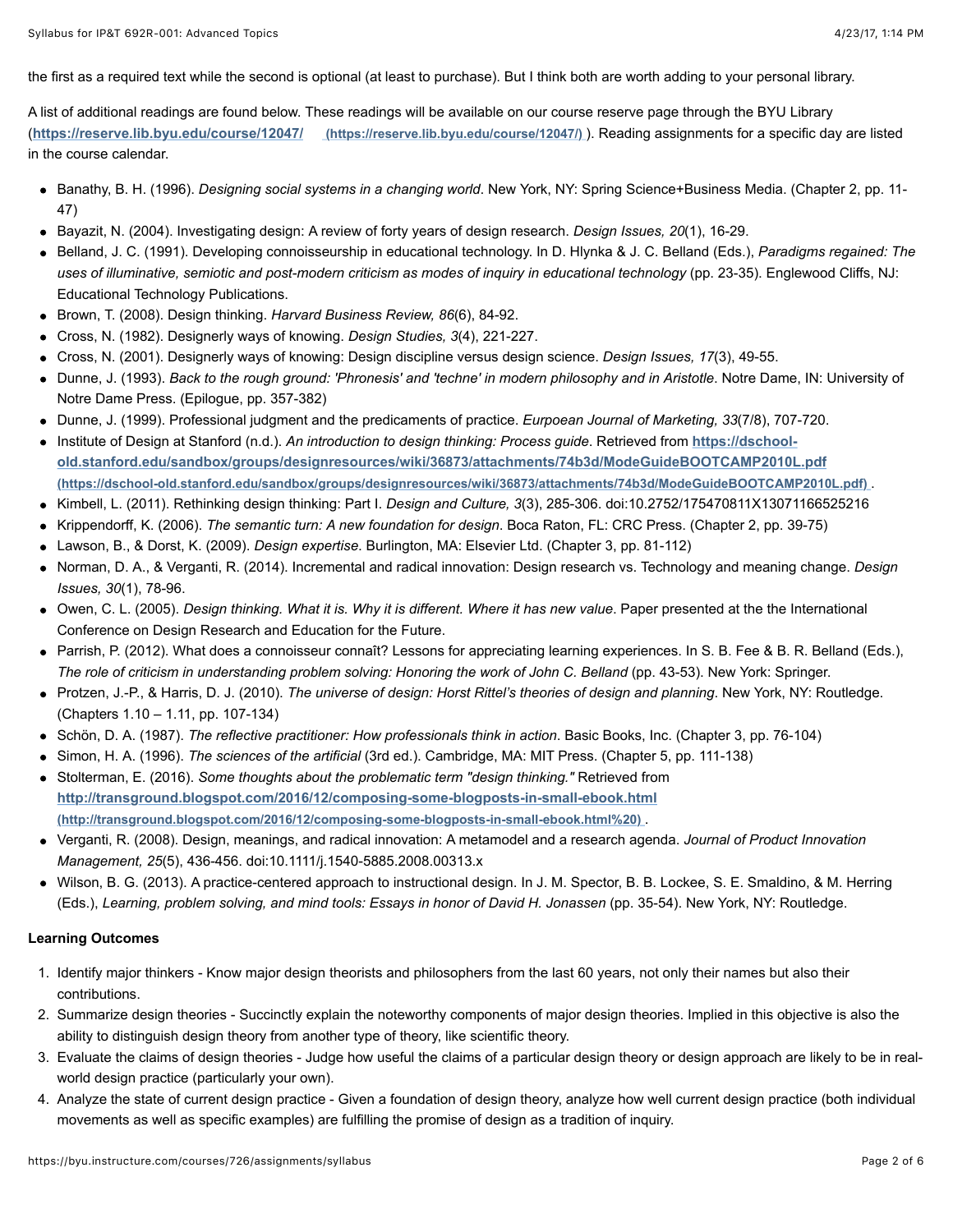5. Create a personal design theory - Using the material form this course as well as any additional research, create a personal theory of design that helps you carry out meaningful design inquiry.

#### **Classroom Procedures**

This is an advanced graduate course, with all that this statement implies. Our classroom procedure will be to engage in deep discussion of a wide range of readings (some difficult; some more straightforward).

The discussion will be driven primarily by the analysis of the readings you complete before class. So your questions, criticism, examples, and all other contributions are not only welcomed, but expected. I expect discussions will flow from the highly philosophical to the highly practical, maybe even within the period of a few minutes.

I will also note that I expect to learn as much from the class as you. This is a difficult subject that few people have thoroughly explored. I mention this to set the expectation that our class will be a class of peers. I may bring the readings and a little organization, but the class as a whole will bring the practical wisdom that will really breathe life into the topic.

#### **Attendance Policy**

The attendance policy is you need to be in class.

This class is based on discussion and collaboration, which, of course, can only take place if you with us during our discussions. I want to accommodate unavoidable absences. But there really isn't a substitute for the lost benefit of learning from other students, on whatever topic was addressed in your absence. Plus, other students will miss out on your contributions to their learning, which is a loss that cannot be replaced.

To accommodate the travel schedules of some students, you can attend class at a distance through Zoom. The URL is: **[https://byu.zoom.us/j/7944921715. \(https://byu.zoom.us/j/7944921715.%20\)](https://byu.zoom.us/j/7944921715.%20)**

This option is available to all students; but if you can make it to campus to meet in-person please do.

To help encourage good behavior, there is a small number of points attached to your attendance. You can drop two unavoidable absences without loss of points. If other circumstances come up where you have additional absences, talk to me as soon as possible about options for making up the points.

#### **Grading Policy**

This course is graded through the following assignments:

- Regular attendance in class
- Weekly reflection papers on readings and class discussions
- A culminating paper, in which you will describe the personal theory of design you've developed throughout the term.

Your final exam will be to present your theory to the rest of the class.

As mentioned, two class periods can be missed without penalty. Likewise, one reflection paper can be dropped without penalty. Otherwise, reflection papers will be due at the beginning of class, every Tuesday. Late submission will result in a loss of half the points available for that paper. Your final paper will be due on the last day of class.

Instructions for the papers and presentation are found in the assignments section of Canvas.

The instructor reserves the right to change any aspect of this course (including but not limited to assignments, readings, due dates, topics of class meetings) at any time for any reason.

#### **Grading Scale**

- $\bullet$  A 93%
- $A 90%$
- $-B+87%$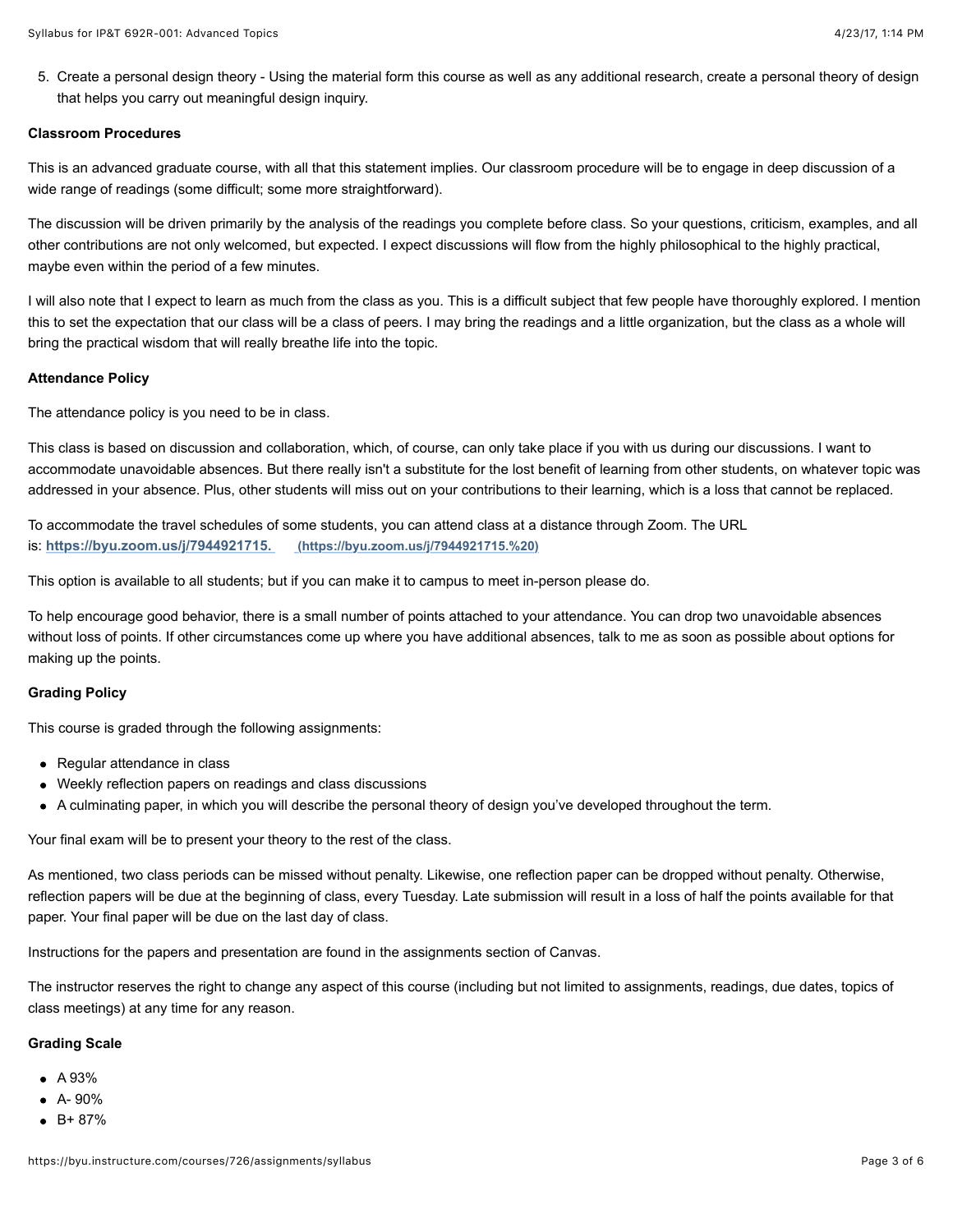- B 83%
- B- 80%
- $C+ 77%$
- $\bullet$  C 73%
- $-C 70%$
- $D + 67%$
- $\bullet$  D 63%
- $\bullet$  D-60%
- $\bullet$  E 0%

## **Respectful Environment**

"Sadly, from time to time, we do hear reports of those who are at best insensitive and at worst insulting in their comments to and about others... We hear derogatory and sometimes even defamatory comments about those with different political, athletic, or ethnic views or experiences. Such behavior is completely out of place at BYU, and I enlist the aid of all to monitor carefully and, if necessary, correct any such that might occur here, however inadvertent or unintentional. "I worry particularly about demeaning comments made about the career or major choices of women or men either directly or about members of the BYU community generally. We must remember that personal agency is a fundamental principle and that none of us has the right or option to criticize the lawful choices of another." President Cecil O. Samuelson, Annual University Conference, August 24, 2010

### **Student Disability**

Brigham Young University is committed to providing a working and learning atmosphere that reasonably accommodates qualified persons with disabilities. If you have any disability which may impair your ability to complete this course successfully, please contact the University Accessibility Center (UAC), 2170 WSC or 422-2767. Reasonable academic accommodations are reviewed for all students who have qualified, documented disabilities. The UAC can also assess students for learning, attention, and emotional concerns. Services are coordinated with the student and instructor by the UAC. If you need assistance or if you feel you have been unlawfully discriminated against on the basis of disability, you may seek resolution through established grievance policy and procedures by contacting the Equal Employment Office at 422-5895, D-285 ASB.

#### **Sexual Misconduct**

As required by Title IX of the Education Amendments of 1972, the university prohibits sex discrimination against any participant in its education programs or activities. Title IX also prohibits sexual harassment-including sexual violence-committed by or against students, university employees, and visitors to campus. As outlined in university policy, sexual harassment, dating violence, domestic violence, sexual assault, and stalking are considered forms of "Sexual Misconduct" prohibited by the university. University policy requires any university employee in a teaching, managerial, or supervisory role to report incidents of sexual misconduct that come to their attention through various forms including face-to-face conversation, a written class assignment or paper, class discussion, email, text, or social media post. If you encounter Sexual Misconduct, please contact the Title IX Coordinator at **[t9coordinator@byu.edu \(mailto:t9coordinator@byu.edu%20\)](mailto:t9coordinator@byu.edu%20)** or 801-422-2130 or Ethics Point at **[https://titleix.byu.edu/report \(https://titleix.byu.edu/report\)](https://titleix.byu.edu/report)** or 1-888-238-1062 (24-hours). Additional information about Title IX and resources available to you can be found at **[http://titleix.byu.edu \(http://titleix.byu.edu\)](http://titleix.byu.edu/)** .

#### **Academic Honesty**

The first injunction of the Honor Code is the call to "be honest." Students come to the university not only to improve their minds, gain knowledge, and develop skills that will assist them in their life's work, but also to build character. "President David O. McKay taught that character is the highest aim of education" (The Aims of a BYU Education, p.6). It is the purpose of the BYU Academic Honesty Policy to assist in fulfilling that aim. BYU students should seek to be totally honest in their dealings with others. They should complete their own work and be evaluated based upon that work. They should avoid academic dishonesty and misconduct in all its forms, including but not limited to plagiarism, fabrication or falsification, cheating, and other academic misconduct.

#### **Honor Code**

In keeping with the principles of the BYU Honor Code, students are expected to be honest in all of their academic work. Academic honesty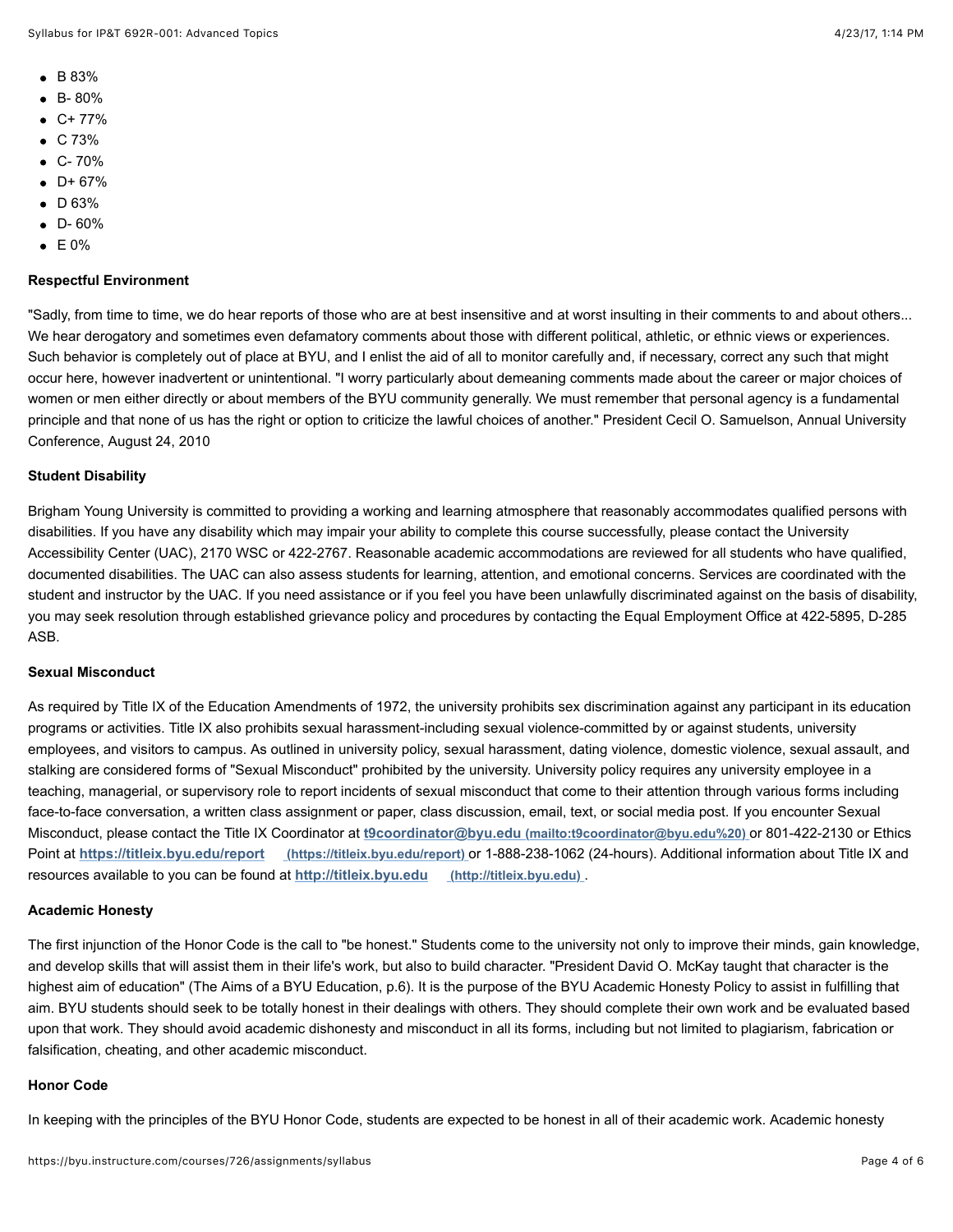means, most fundamentally, that any work you present as your own must in fact be your own work and not that of another. Violations of this principle may result in a failing grade in the course and additional disciplinary action by the university. Students are also expected to adhere to the Dress and Grooming Standards. Adherence demonstrates respect for yourself and others and ensures an effective learning and working environment. It is the university's expectation, and every instructor's expectation in class, that each student will abide by all Honor Code standards. Please call the Honor Code Office at 422-2847 if you have questions about those standards.

# Course Summary:

| Date             | <b>Details</b>                                                                                                 |                |
|------------------|----------------------------------------------------------------------------------------------------------------|----------------|
| Tue May 2, 2017  | Session 1 Readings (https://byu.instructure.com/calendar?<br>м<br>event_id=2406&include_contexts=course_726)   | 9am to 10:50am |
| Thu May 4, 2017  | Session 2 Readings (https://byu.instructure.com/calendar?<br>event_id=2407&include_contexts=course_726)        | 9am to 11:50am |
| Tue May 9, 2017  | Session 3 Readings (https://byu.instructure.com/calendar?<br>Ш<br>event_id=2408&include_contexts=course_726)   | 9am to 10:50am |
|                  | Ei Reflection 1 (https://byu.instructure.com/courses/726/assignments/20145)                                    | due by 9am     |
| Thu May 11, 2017 | Session 4 - No class (https://byu.instructure.com/calendar?<br>Ш<br>event_id=2409&include_contexts=course_726) | 9am to 11:50am |
| Tue May 16, 2017 | Session 5 Readings (https://byu.instructure.com/calendar?<br>Ш<br>event_id=2410&include_contexts=course_726)   | 9am to 10:50am |
|                  | Ei Reflection 2 (https://byu.instructure.com/courses/726/assignments/20146)                                    | due by 9am     |
| Thu May 18, 2017 | Session 6 Readings (https://byu.instructure.com/calendar?<br>event_id=2411&include_contexts=course_726)        | 9am to 11:50am |
| Tue May 23, 2017 | Session 7 Readings (https://byu.instructure.com/calendar?<br>Ш<br>event_id=2412&include_contexts=course_726)   | 9am to 10:50am |
|                  | Ei Reflection 3 (https://byu.instructure.com/courses/726/assignments/20147)                                    | due by 9am     |
| Thu May 25, 2017 | Session 8 Readings (https://byu.instructure.com/calendar?<br>I.<br>event_id=2413&include_contexts=course_726)  | 9am to 11:50am |
| Tue May 30, 2017 | Session 9 Readings (https://byu.instructure.com/calendar?<br>event id=2414&include contexts=course 726)        | 9am to 10:50am |
|                  | <b>目i</b> Reflection 4 (https://byu.instructure.com/courses/726/assignments/20148)                             | due by 9am     |
| Thu Jun 1, 2017  | Session 10 Readings (https://byu.instructure.com/calendar?<br>event id=2415&include contexts=course 726)       | 9am to 11:50am |